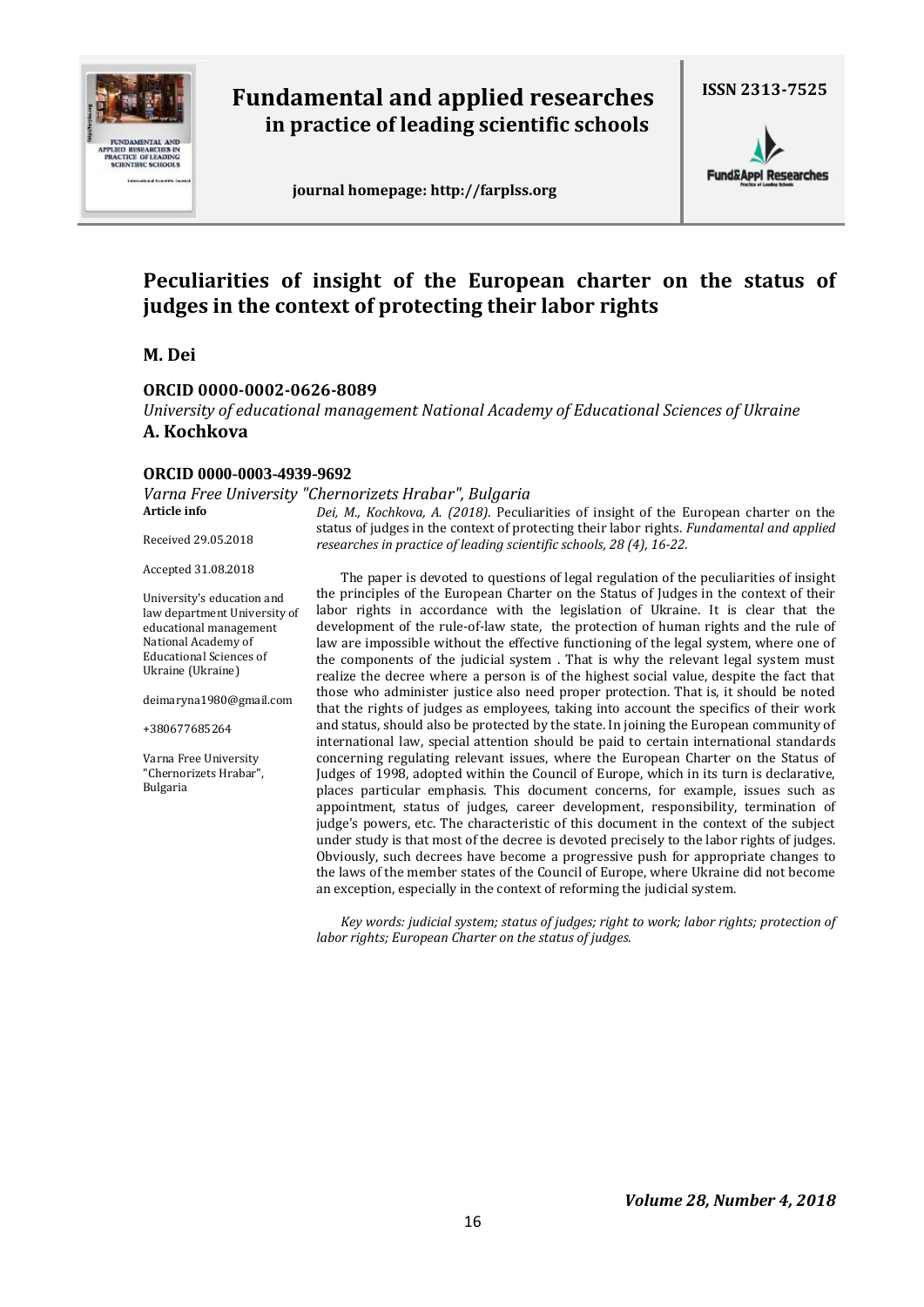*Volume 28, Number 4, 2018*

The judicial system plays a significant role in the life of each rule-of-law state, in particular, the court as a state authority acts as the legal regulator of conflicts and the guarantor of the basic rights and freedoms of a citizen, which are guaranteed by the Main Law of any state. French scholar S. Montesquieu in the XVIII century emphasized the need for the division of state power into three independent branches, which are not controlled by one another, which are independent - legislative, executive and judicial. Despite the fact that so much time has passed since then, such a division has been a matter of urgency nowadays, especially in the context of building a rule-of-law and democratic state. Even the United Nations, in accordance with UN General Assembly Resolution 40/32 of 1985, called for states to focus on the quality of judicial proceedings. In accordance with this Resolution, the Basic Principles of Independence of the Judiciary of 1985 (the "Principles of 1985") were adopted. Accordingly, members of the judiciary, like other citizens, enjoy freedom of speech, religion, association and assembly; However, guided by such rights, judges must always behave in such a way as to ensure respect for their position and maintain the impartiality and independence of the judiciary. Judges have the freedom to organize associations of judges or other organizations and join them to protect their interests, improve their professional training and maintain their judicial independence. The 1985 principles also establish the right of judges to respond and fair investigations in case of a complaint or accusation against them.

The functioning of an effective judicial system is also important for Ukraine, since the question of the formation of a law-governed state emerged from independence, which was duly enshrined in the first article of the Constitution of Ukraine in 1996, which proclaims that Ukraine is a sovereign and independent, democratic, social and law-governed state. In the context of the urgency of the issue of the protection of labor rights of a judge, attention should be paid to such issues as, for example, the illegal dismissal of a judge. Confirmation of this, for example, is the case in the European Court of Human Rights (ECHR) Oleksandr Volkov v. Ukraine (2013), Kulikov and others v. Ukraine (Engl.: Case Of Oleksandr Volkov v. Ukraine) from 2013, Kulikov and others v .Ukraine) from 2017, who belong to this category of violated rights. These cases are indicative, since in both cases the ECtHR ruled in favor of the plaintiffs, and indeed confirmed the fact that their dismissal was in violation of the law. Even with the adoption in 1992 of the Concept of Judicial Reform in Ukraine, adopted by the Verkhovna Rada of Ukraine, a separate section on the status of judges (IV Status of Judges), one of the first decrees was concerning the immutability of judges. This principle is the main guarantee of eliminating the facts of illegal dismissals and displacements of judges. That is why,taking into concideration such examples, labor rights of judges need special protection. For example, the Recommendation of the Committee of Ministers of the Council of Europe No. R (94) 12 of 1994 concerning the independence, efficiency and role of judges, in the context of their professional activities, gives them the following labor rights: the right to receive

additional training courses in the field of law ; the right to recruit the staff of the judges for the purpose of exercising the latter more effectively their duties; the right to an appropriate remuneration that meets the dignity and responsibility of the judge's profession.

The theoretical basis of the research was the scientific works of Ukrainian scholars such as B. B. Burbanov, A. G. Biryukova, V. D. Voznyuk, M. V. Danilov, Yu. P. Dmitrenko, I. B. Ivanochko, O. M Oliynyk, V. I. Prokopenko, N. M. Shvets, I. V. Yurevich, V. A. Yarema and others, as well as foreign researchers, among them L. B. Alekseeva, A. E. Zhalinsky, A. M. Zek, M. I. Kleandrov, V. A. Kryazhkov, Yu. A. Navalykhina, T. N. Neshtayeva, V. Kh. Rehberger, V. G. Rosenfeld, J. B. Tosam, N. Yu. Shvedova, G.V. Shonia and others.

Taking into account the current realities of the activity of the Ukrainian judicial system, it became necessary to carry out an effective reform of the system, which was implemented in 2016. Such a reform led to the adoption of the updated Law of Ukraine "On the Judiciary and Status of Judges" from 2016 and a number of innovations, in particular the creation of the Supreme Council of Justice and the Public Council for Integrity, the reform of the Supreme Court was accomplished, amendments to a number of codes have been developed and adopted, an upgrade of the judiciary, etc. In this very context there arises the question of the analysis of the decrees of the European Charter on the Status of Judges of 1998 (hereinafter - the Charter) through the view of labor relations.

#### **The goal of the paper** is

to analyze the relevant decrees of the European Charter on the Status of Judges in accordance with the specifics of the current legislation of Ukraine.

#### **Methods and procedures of research**

The essence of the presentation of the material in the article provided for the application of a system of general scientific, philosophical and special methods; the use of them ensures the reliability of the results obtained, the achievement of the stated goal, in particular, historicallogical, systemic, generalization, comparative methods were applied, etc.

#### **Results**

Labor rights in general are intended to regulate labor relations and protect employees against possible violations of their rights. Thus, the state creates conditions for the full exercise of the right to work by citizens, guarantees equal opportunities in the choice of occupation and kind of employment, implements vocational training programs, training and retraining of staff in accordance with public needs. Thus, labor is the conscious activity of people, aimed at the creation of material and spiritual goods, the provision of services, activities that characterize certain consumer values.

The Universal Declaration of Human Rights of 1948 (hereinafter - GDHR) states that everyone has the right to work, to free choice of employment, to just and favorable

*Volume 28, Number 4, 2018*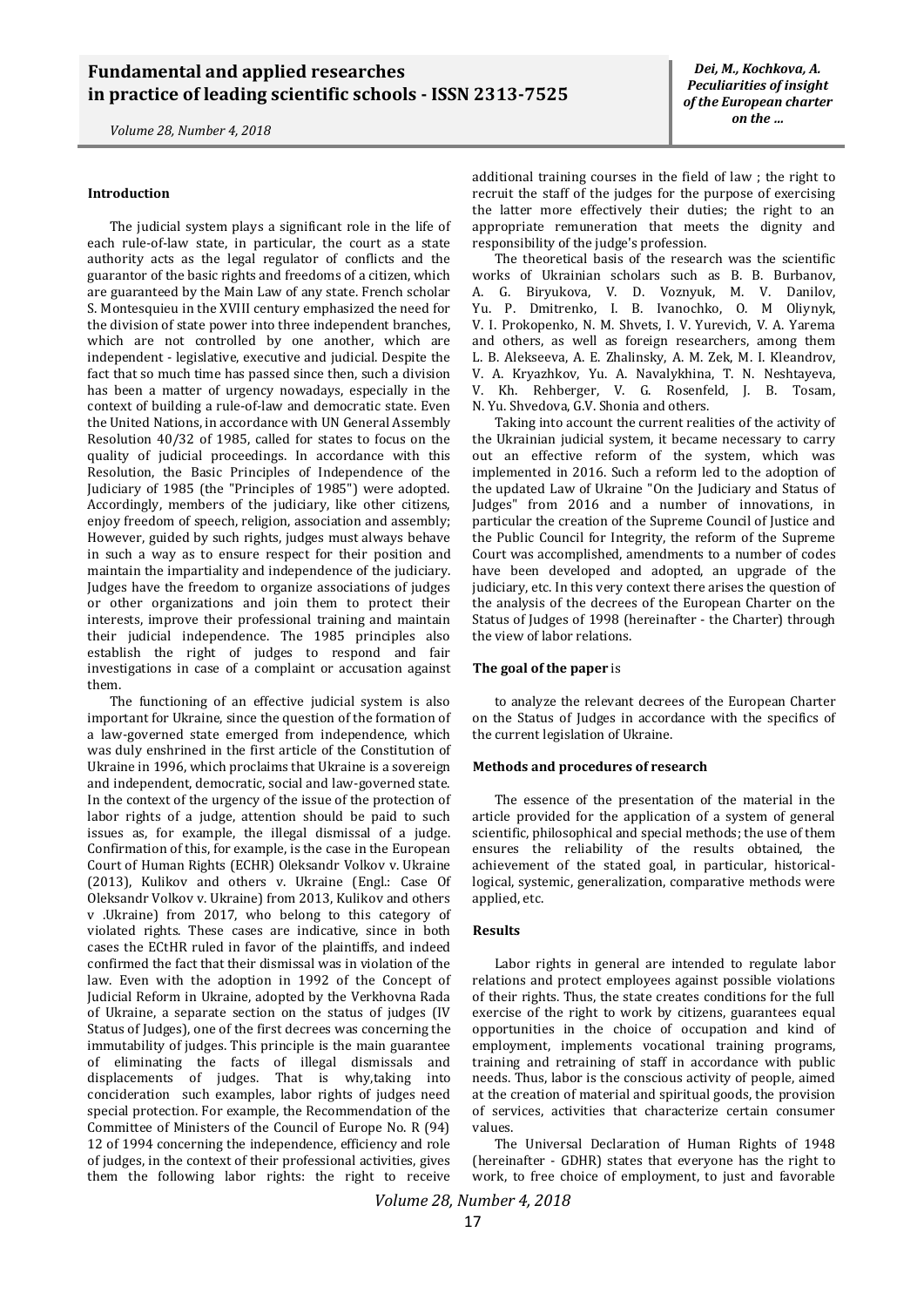## **Fundamental and applied researches in practice of leading scientific schools - ISSN 2313-7525**

*Volume 28, Number 4, 2018*

conditions of work and to protection from unemployment. Everyone, without any discrimination, has the right to equal pay for equal work. Everyone who works has the right to a just and satisfactory remuneration that provides for a decent person, his or her family and, if necessary, supplemented by other means of social provision. Everyone has the right to form trade unions and be members of them in order to protect their interests. In this way GDHR, actually laid the foundations for those basic standards for fair working conditions, where the judiciary is not an exception, which was subsequently expanded and enshrined in the laws of different countries of the world. However, since GDHR has a declarative character, the world community faced the issue of establishing an international treaty that would become universally obligatory for the states which ratified it. Taking into account these circumstances, in 1966 the UN General Assembly adopted the International Covenant on Economic, Social and Cultural Rights, which not only enshrines the right to work, but also contains extended safeguards on working conditions, fair remuneration, working time and other labor rights of a person.

Taking into account the importance of international labor law, its guidelines and norms could not but affect the Ukrainian legislation in this area. So in accordance with the Main Law of the state Art. 43 provides for the right of everyone to work, where the specified norm also establishes the necessity of protecting citizens against illegal dismissal and the right to timely remuneration for work, which testifies that the work of a judge as a subject of labor law, that is, an employee, is protected by the law. However, according to Art. 3 of the Labor Code of 1996 (hereinafter referred to as the Labor Code) states that labor legislation as a whole regulates the labor relations of employees of all enterprises, institutions, organizations, irrespective of the forms of ownership, type of activity and branch affiliation, as well as persons who work after an employment contract with individuals, we note that the decrees of Labor Code do not distinguish judges as a separate category of employees, that is, in the meaning of the decrees of the Labor Code, judjes are hired workers, and therefore they are endowed with a corresponding complex of labor legal personality; however with the piculiarities caused by specificity of legal status of the judge in Ukraine. Also the updated Law of Ukraine "On the Judiciary and Status of Judges" in 2016 made a kind of codification act combining the decrees on the status of judges and the protection of their labor rights, in particular, the rules on the procedure for election to a position and dismissal, judicial remuneration, leave, work experience, social insurance of a judge, etc. In addition, the Internal Rules on the regulation of labor rights of judges, which are adopted by each individual court and which are used to organize its activities, should also be emphasized. An example of such documents is the Rules of the Internal Routine of the Courts, which determine the labor regime, the principles of regulation of labor relations and are introduced with the aim of improving the organization of work, ensuring labor and executive discipline, rational use of working time, high efficiency and improving the quality of work by creating the necessary conditions for a normal highperformance work of the court employees, the conditions of stimulation, the conscious and conscientious fulfillment by the court employees of their labor duties. Among the latest

rules adopted, it is important to focus on the Rules of the Internal Labor Schedule, for example, the Starosyavsky District Court of the Khmelnytsky region from 2017 (hereafter - Rules 2017). They regulate the rules of procedure for the admission and dismissal of judges and employees of the court, the rights and duties of judges and other employees, working conditions, in particular the, schedule, working hours, breaks for rest and meals, schedule on non-working and holidays, the procedure for conducting court hearings and professional development training, jobentry accounting, annual leave, promotion for good work, etc.

Thus, in the opinion of the Ukrainian researcher V.A. Yarema, the labor rights of judges must be understood as certain social and economic benefits established by acts of general and special legislation, which are entitled to the person concerned, exercising their natural right to work and gaining the status of a judge of the Constitutional The Court of Ukraine or the judge of the court of general jurisdiction, through which the proper level of its vital activity is ensured by means of engaging in labor activity and the fulfillment of the state labor function for the solution of legal disputes. However, in the sense of the foregoing decrees of the current legislation of Ukraine, the judge acts as a hired employee who enters into labor relations. On this basis, he is endowed with the entire complex of labor legal personality, except in the cases established by the rules of law, which derive from the peculiarities of professional activity exercised by judges. These peculiarities are conditioned by the high level of requirements for candidates for a position, conditions of monery reward, granting of holidays, etc. It should be noted that the legal labor personality of a judge is special. This is due to the fact that it contains a list of specific qualities and abilities of a person, has its own characteristics, determined by the legal status of judges. This involves the presence of mutually determined components of the legal status, which includes signs of two statuses - the person as an employee, and the person as a civil servant.

Reiterating our attention to the study of V.A. Yarema, who considers the history of the formation of labor rights, we note that he highlights the stages of the emergence of labor rights of judges: 1) the stage of the introduction of factory laws in Europe; 2) national liberation movement and revolution in Europe; 3) modern period. It should be emphasized that on the third stage of (1949) the formation and work of the Council of Europe started - an international regional organization that acts to protect human rights, for the development of democracy and the rule of law. It was within this European mechanism for the protection of human rights, the European Charter on the Status of Judges in 1998 was adopted. This document was adopted by representatives of European countries and two international associations of judges at a meeting in Strasbourg on July 8- 10, 1998, and was supported at a meeting of the Chairs of the Supreme Courts of Central and Eastern European countries in Kyiv on October 12-14, 1998, as well as judges and representatives of the Ministries of Justice from 25 European countries, at a meeting in Lisbon on April 8-10, 1999. The need for such a document was due to a keen interest in more effective promotion of the independence of judges necessary to strengthen the rule of law and to protect individual freedom in democratic states. The purpose of the

*Volume 28, Number 4, 2018*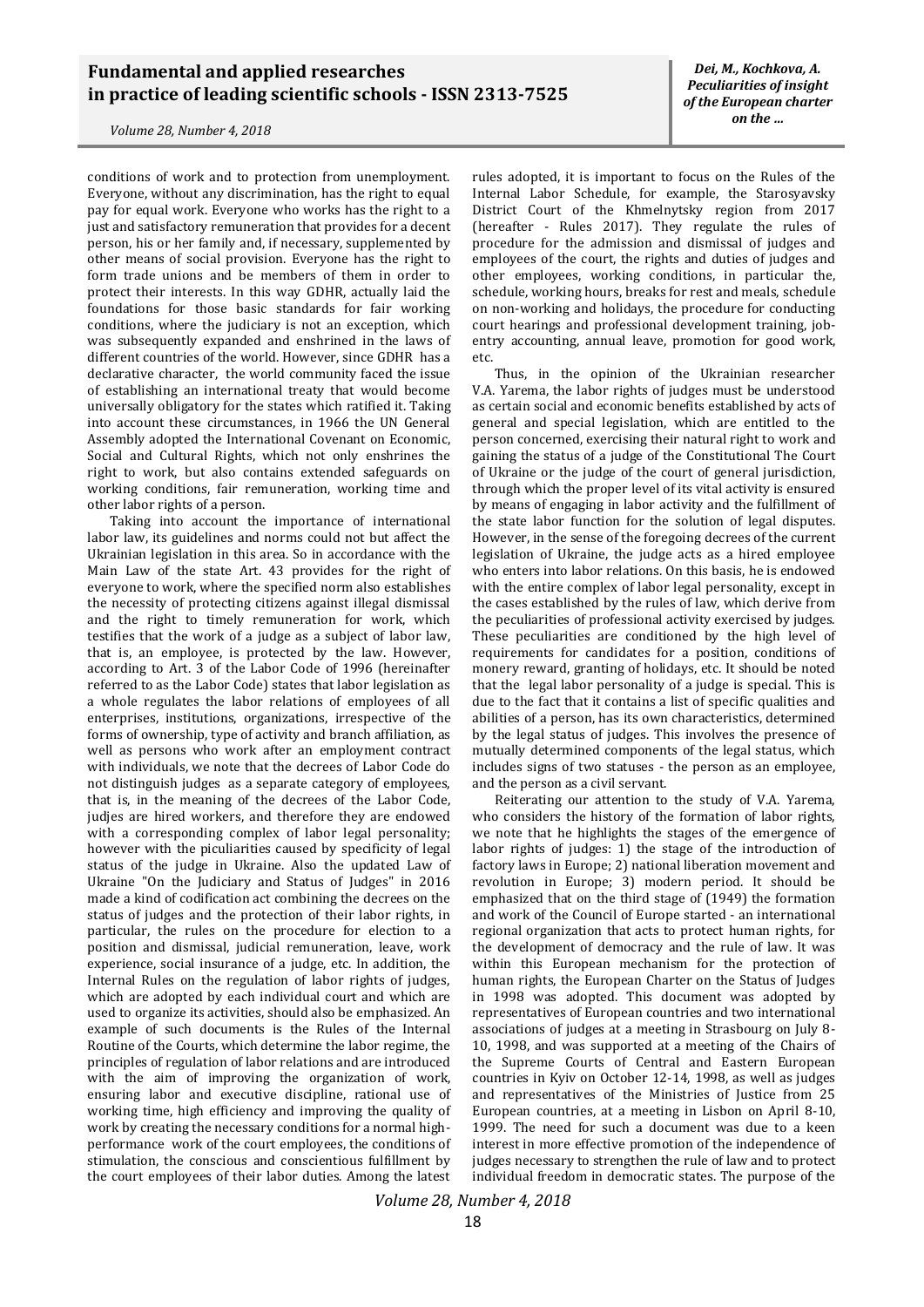## **Fundamental and applied researches in practice of leading scientific schools - ISSN 2313-7525**

*Volume 28, Number 4, 2018*

Charter is to set a benchmark for any law on the status of judges, based on the tasks to be achieved, in particular the provision of competence, independence and impartiality which the public has the right to expect from the courts and judges who are entrusted with the protection of their rights. It may be noted that the Charter serves as a means of ensuring that those whose rights are protected by courts and judges have the necessary guarantees of the effectiveness of such protection. Such guarantees of the rights of persons are ensured by the competence of judges, their independence and impartiality. It should be noted that the decreess of the Charter are of a recommendatory nature. The features of this form of document were due to the Explanatory Memorandum to the European Charter for the Status of Judges in 1998, and the fact that most of the decrees of the Charter cannot be applied, for example, in systems where judges are directly elected by citizens. In this case, it would not be possible to make a Charter containing decrees that would be compatible with such electoral systems, because then the text of the Charter would be reduced to the smallest common denominator. The Explanatory Memorandum also points out that the decrees included in the Charter, as a rule, must be adopted at the legislative level, which will also be the highest level in States with flexible constitutions.

The analysis of the Charter shows that it contains decrees on selection, appointment and initial training, inability to transfer, promotion, liability, remuneration for work and social protection, and termination of position. The Charter clearly defines the guarantee of the judiciary to maintain and improve its technical, social and cultural knowledge necessary for the performance of their duties by obtaining access to training programs at public expense, the organization of them must be ensured taking into account the relevant conditions. The norms enshrined in the Charter provide for a number of guarantees to judges carrying out their professional duties, in particular protection from social risks related to illness, maternity, disability, elderly age and death. It is separately stipulated that judges who have reached the retirement age and who worked as judges for the specified period receive an old-age pension, the level of which should be as close as possible to their last salary as a judge, etc.

An important decree of the document is the "right to appeal" in cases where the judge considers that there is a threat to his independence or independence of the trial, or in cases where such independence is violated in any way. In such situation, the judge may refer the complaint to an independent authority. That is, it means that judges do not remain unprotected in cases of violation or encroachment on their independence. The right to appeal is a necessary guarantee, otherwise it will only be a desire to establish principles aimed at protecting judges if they are not consistently supported by mechanisms that will ensure their effective implementation.

Separately, the Charter pays special attention to professional associations that may be formed by judges or to which they can freely enter in order to protect their legitimate rights to those governing bodies and decisionmaking bodies that may affect judicial activity. Thus, by imposing the right of judges to create and join professional associations, any possible discrimination against the

relevant right is excluded. Similar decrees are enshrined in the legislation of Ukraine, in particular, the judge has the right to participate in judicial self-government, to form civil unions and to participate in them in order to protect his rights and interests, and to increase his professional level. It should be noted that the right to incorporate judges in an association is also important in the context of the protection of labor rights of judges. The Association of Judges of Ukraine (hereinafter referred to as the "AJU"), an all-Ukrainian public organization, whose purpose is to promote the formation of civil society in Ukraine, the development of democratic legislation and justice, the strengthening of the authority of the judiciary and the strengthening of the independence of judges, the development of the legal theory and education, improving the professional qualifications of judges and organizing the exchange of experience with judges from other countries, satisfaction of information, cultural and educational and other needs of the staff of the judiciary and to protect the common interests of their members, and it is an example of such an association on the territory of Ukraine

In accordance with Clause 3.4 of the Charter, the decrees concerning the impossibility of removing a judge from a position , ie impossibility of transfer to another court or change of judge's duties without his consent, were also established. However, exceptions are allowed when the transfer is necessary in a disciplinary sense or there is a need for temporary transfer for assistance in the work of a neighboring court. Such decrees were reflected in the Law of Ukraine "On the Judiciary and Status of Judges" from 2016, where Art. 53 guarantees the protection of the judge from the transfer without his consent, except in cases of reorganization, liquidation or termination of the work of the court or disciplinary action.

In accordance with Clause 4.2 of the Charter, judges freely carry out other activities outside their judicial duties, including activities that constitute the exercise of their rights as citizens. This freedom may not be limited except where such activity outside the judicial capacity is compatible with the trust in their impartiality and independence or with the appropriate level of devotion necessary for the consideration of cases filed for their consideration with due diligence and within the limits reasonable time period. Carrying out other activities, except for literary or artistic, if they provide for the payment of remuneration, must be presanctioned taking into account the conditions established by law. Conseqently, according to Art. 54 of the Law of Ukraine "On the judicial system and the status of judges", the judge can not combine his activity with entrepreneurial, advocate activity, hire any other paid positions, perform other paid work (except for teaching, scientific or creative), and also become a member of the management a body or a supervisory board of an enterprise or organization with a view to obtaining a profit. According to the author, such a restriction on the joint activity of a judge is appropriate, and the exercise of the right to engage in teaching, scientific or creative activities is a necessary platform for improving the professional level of a judge, the accumulation of new relevant knowledge that meets the requirements of the time, the formation of proposals for improving the current legislation, as well as the training of young professionals in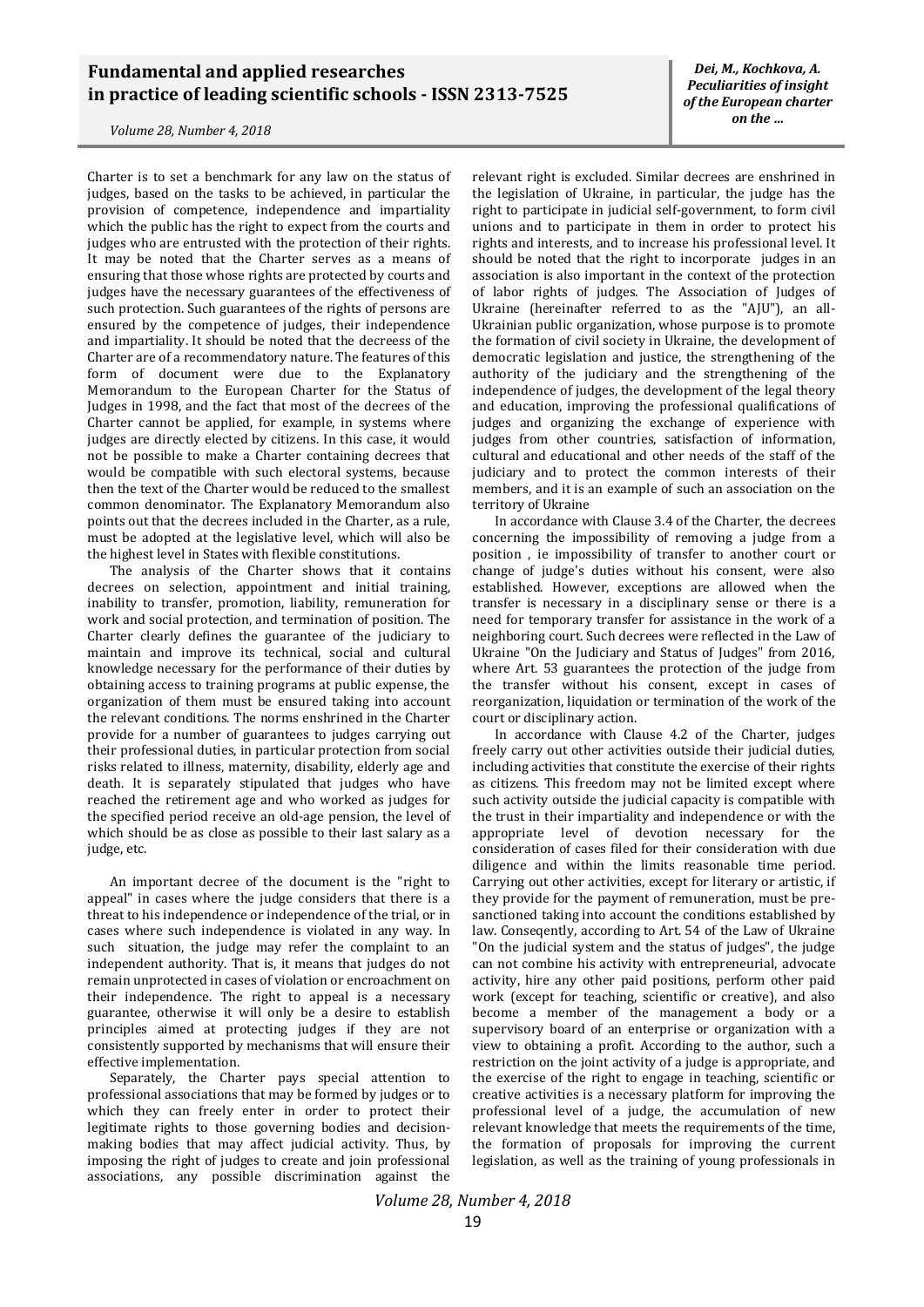## **Fundamental and applied researches in practice of leading scientific schools - ISSN 2313-7525**

*Volume 28, Number 4, 2018*

the relevant field and transfer to them not only theoretical knowledge, but also practical experience.

The decrees of the Charter provide for the so-called "right of a judge to improve on-the-job training" as outlined in the Explanatory Note to the European Charter on the Status of Judges, which is as follows: Judges should have regular access to training materials, courses organized at public expense, with the goal to increase their professional level and qualifications. It should be noted that this provision is rather flexible and allows any state to adapt this decree to the education system existing on its territory. That is, the Charter guarantees for judges the opportunity to maintain and improve their knowledge - technical, social and cultural, necessary for the performance of their duties. Thus, the relevant decrees of the Charter are reflected in the Law of Ukraine "On the Judiciary and Status of Judges", which confirms the opportunity to improve their professional level and to carry out appropriate training for this purpose. In accordance with Section V «Judicial Qualification» of the Law of Ukraine «On the Judicial System and Status of Judges» of 2016, the peculiarities of conducting a judge's qualification assessment, which is held by the High Qualifications Commission of Judges of Ukraine, determining the professional level of a judge. So according to Art. 83 of this Law, the criteria of qualification evaluation are: professional competence (knowledge of law, ability to hold a court session and make decisions), personal competence (capacity to perform work, self-organization), social competence (balance, stress resistance, communicative) and the ability to increase their professional skills level and administer justice at a court of the appropriate level. The qualification evaluation is conducted publicly, in the presence of the judge being assessed, and any interested persons. Representatives of the judicial self-government body may participate in the consideration of the issue of judge qualification. Also, in order to prepare judges and candidates for a position of a judge, the Law "On the Judiciary and Status of Judges" provides for the creation of a National School of Judges of Ukraine, a state institution with a special status, and provides training of highly skilled personnel for the judicial system and conducts scientific research activities.

Also in accordance with the decrees of the Law of Ukraine "On the Judiciary and Status of Judges", in 2016, the grounds for disciplinary liability are indicated, which indicates that the refresher course of refresher training at the National School of Judges of Ukraine was not attended and passed in accordance with the direction specified by the body conducting the disciplinary proceedings against the judges or failure to proceed qualification assessment to confirm the judge's ability to administer justice in the relevant court, or not confirmation of the judge's ability to administer justice respectively. That is, taking into account the foregoing, this opportunity, guaranteed by the Charter in the relevant Law of Ukraine, would be obligatory for the judiciary in the context of their professional activities.

Separate items of this document contain decrees on payment and social security. Thus, the Charter states that the level of remuneration paid to judges for the performance of their professional duties should be such as to protect them from the pressure that could affect their decision or in general the behavior of judges and thus affect their independence and impartiality. The remuneration may be

*Dei, M., Kochkova, A. Peculiarities of insight of the European charter on the …*

different: depending on the length of service, the nature of the duties performed by the judges in their professional capacity, and the importance of the duties assigned to them, evaluation of these factors should be frank and open. The document provides guarantees to judges performing their professional duties, protection against social risks related to illness, maternity, disability, elderly age and death. In particular, the Charter stipulates that judges who have reached the retirement age and who worked as judges for the specified period receive an old-age pension, and its level should be as close as possible to their last salary as a judge. Taking into account the decrees of the Law of Ukraine "On the Judiciary and Status of Judges", 2016 provides Section IX "Provision of Judges", which regulates the decrees of judicial remuneration, which is a prototype of the relevant decrees of the Charter, which proceeds primarily from the implementation of impartial legal proceedings and the availability of proper social welfare. In this way, the remuneration consists of an official salary and additional payments for: years of service; staying in an administrative position in court; scientific degree; work that involves access to state secrets.

Legislation clearly provides for the amount of judicial remuneration, so the basic salary of a judge of a local court is 30 living wages. As for judges of the appellate and higher specialized courts, their salary is 50 living wages. Consequently, judges of the Supreme Court receive a remuneration of 75 living wages. It should be noted that since July 2018, the subsistence minimum per person in Ukraine is 1777 UAH. In addition, judges receive monthly supplementary salary for years depending on their length of service in the following sizes: if the length of service is more than 3 years, the additional payment is 15 percent; more than 5 years - 20 percent, more than 10 years - 30 percent, more than 15 years - 40 percent, more than 20 years - 50 percent, more than 25 years - 60 percent, more than 30 years - 70 percent, more than 35 years - 80 percent of the amount official salary. The judges who are in the position of deputy chairman of the court, the secretary of the court chamber, the secretary of the Plenum of the Supreme Court, the Secretary of the Grand Chamber of the Supreme Court, are granted an additional monthly supplement of 5 percent of the salary, and the chairman of the court receives an additional payment of 10 percent. It is worth noting that the judges also receive an additional payment for a candidate's degree or a doctorate in the corresponding specialty. Payment is made monthly at the rate of 15 percent for the candidate and 20 percent for the doctor from the general salary. Expenditures for the payment of judicial rewards are carried out through a separate code of the economic classification of expenditures. Thus, such a size of the judge's remuneration and all kinds of additional payments is provided for the effective ensuring of the impartiality and fairness of the work of the judge and is also aimed at protecting judges from possible pressure on them by other bodies or individuals as stipulated in paragraph 6. Rewards for work and the social protection of the Charter.

Separately, the decree on the protection of judges who have retired or reached retirement age, the Charter provides that judges who have reached the retirement age and who worked as judges for the specified period receive an old-age pension, the level of which should be as close as possible to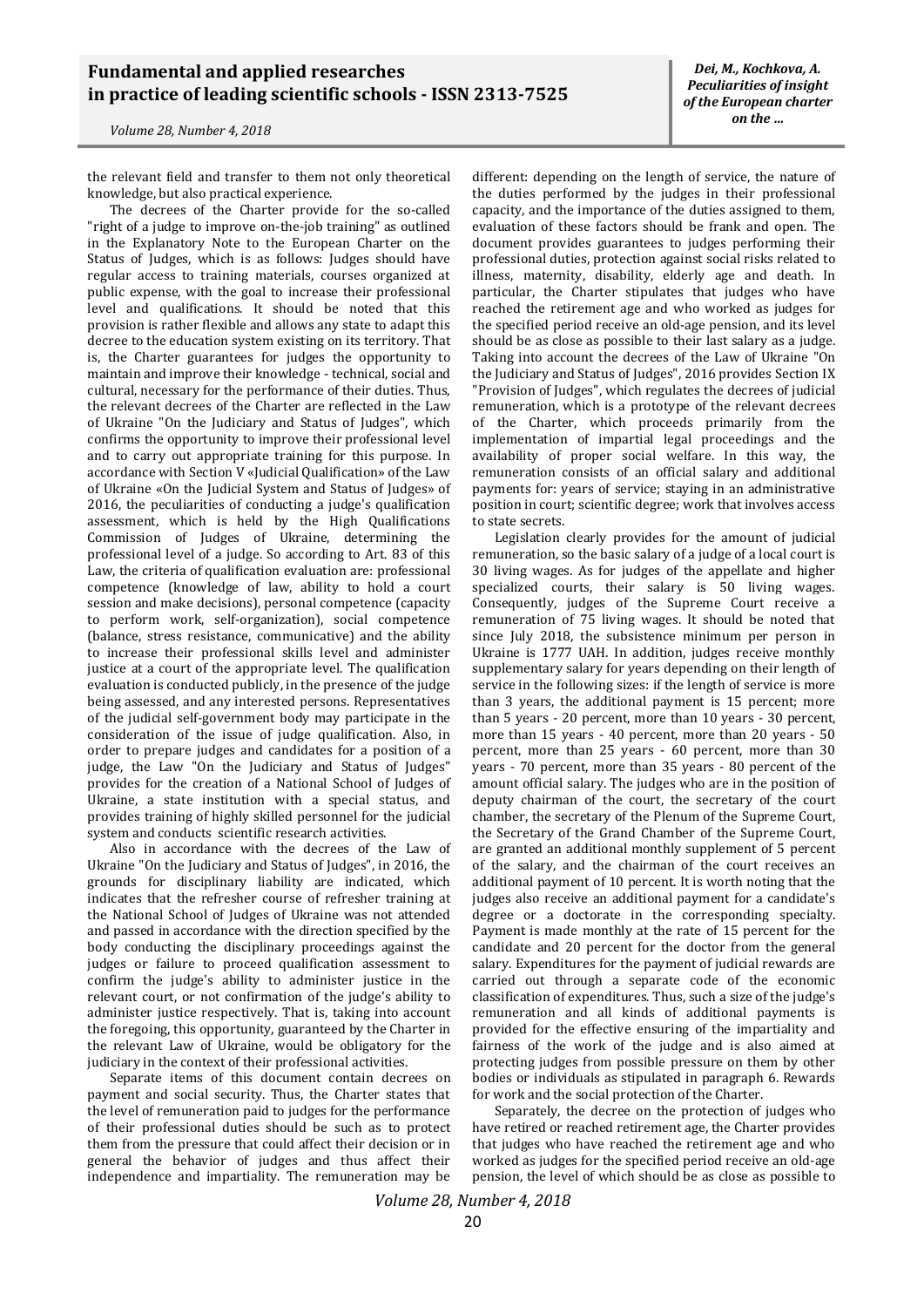their last salary pay as a judge. Concerning the Law of Ukraine "On the Judiciary and Status of Judges" in 2016, we note that according to Art. 142, a retired judge, after reaching the retirement age, is paid a pension or, on his / her choice, a monthly livelihood maintenance.

It should also be noted that the Charter provides for guarantees to judges carrying out their professional duties, protection against social risks related to illness, maternity, disability, elderly age and death. Consequently, according to the legislation of Ukraine, it is determined that issues related to the organizational support of courts and the activity of judges, and the social protection of judges and their families directly concern the issues of internal court activity. In addition to that, an important issue in the context of consideration of this issue becomes art. 141 of the Law of Ukraine "On the Judiciary and Status of Judges", which states that life and health of judges are subject to compulsory state insurance at the expense of the Fund of Social Insurance against Accidents at Work and Occupational Diseases of Ukraine.

Thus, this Charter is an important guideline in the field of the functioning of the judiciary in European countries with a doctrinal focus on ensuring the competence, independence and impartiality of the courts and every judge entrusted with the protection of human rights and freedoms, and the avoidance of a reduction in the level of judiciary reached by the countries of Europe. In parallel with this, the Charter provides the state with the obligation to provide judges with all means necessary for the proper performance of their professional activities, as well as ways to the protection of their labor rights.

#### **Conclusions**

1. Developingof the Charter became a necessary doctrinal basis for reforms, in the conditions of providing independent and impartial professional activity of the judiciary corps. This document is an international standard, an example of European benchmarks, which the states are guided by, improving their existing legislation or when adopting new legislative acts.

2. The decrees of the Charter are of a recommendatory nature and leave the implementation of many provisions at the discretion of each particular State, leaving the latter the opportunity to apply the recommendations in accordance with their laws and traditions of the judiciary, which vary from country to country. In addition to that, despite the substantial list of labor rights that should be guaranteed by state judges, this Charter does not explicitly provide for specific mechanisms for their practical implementation, in fact, to preserve its universal status.

3. In the Ukrainian judicial system, during all time of its functioning, there were various problems, including the illegal dismissal of the judjes. The practice of the ECHR concerning the illegal dismissal of Ukrainian judges testifies to the fact that this problem has indeed been widespread, and its solution has led to the need for judicial reform and clear regulation of labor rights of judges.

4. Taking into account the pressure exerted on the Ukrainian judges by other bodies or certain persons, in order to avoid such negative impact on the activity and ensure the impartiality of the work of judges, States provide

them with decent working conditions, as well as high remuneration and give the right to protection of their interests and protection against pressure through the activities of professional associations.

5. The reform of the judicial system of Ukraine in accordance with European standards also envisaged the introduction of norms concerning the safety of working conditions of judges and the establishment of special state protection in relation to judges, members of their families and their property. According to the norms of Ukrainian legislation, judges and their families are under the special social and legal protection of the state, which means a higher level of protection of the labor rights of such a category of workers.

6. The legislation of Ukraine as a whole complies with the decrees of the 1998 Charter and regulates a number of labor rights, such as: the right to decent pay and proper social security as well as pension provision; the right to organize and participate in judicial self-government and public associations; the right to improve the professional level, the right to protect their violated rights through judicial self-government, the right to engage in scientific, creative and teaching activities.

7. In the context of the European vector of the development of the judicial system of Ukraine, the judge's remuneration occupies a special place, which is also stipulated by the Charter and is regulated in detail by the legislation of Ukraine. A special system of remuneration is established for judges, which corresponds to the specifics of their labor function performed by them, which is regulated by the rules of special legislation.

8. The Charter has had a positive impact on the legislation of Ukraine by consolidating in its decrees progressive European standards in the field of justice necessary for the improvement of the judicial system of Ukraine and settling issues of the status and labor rights of judges which were not previously regulated.

9. The future development of the Charter found itscontinuation in the adoption of other international legal acts, in particular: Recommendations of the Committee of Ministers of the Council of Europe, the conclusions of the Venice Commission, expert opinions of the International Association of Judges, the conclusions of the Advisory Council of European Judges, which continued the regulation of labor rights of judges and contained more extensive norms the relevant issue in order to protect the labor rights of judges and establish an effective judicial system in European countries.

#### **References**

Law of Ukraine "On the Judiciary and Status of Judges" (2016). Access mode: http://zakon5.rada.gov.ua/laws/show/1402-19.

- Ivanochko I. B. (2015) International Legal Ltandards for the Status of Judges. Access mode: <http://nauka.nlu.edu.ua/> download/diss/Ivanochko/d\_Ivanochko.pdf.
- Code of Administrative Justice of Ukraine (2005). Access mode: http://zakon2.rada.gov.ua/laws/show/2747-15.
- Code of Labor Law (1996). Access mode: http://zakon3.rada.gov.ua/laws/show/322-08.
- The Constitution of Ukraine (1996). Access mode: http://zakon2.rada.gov.ua/laws/show/254k/96-us.